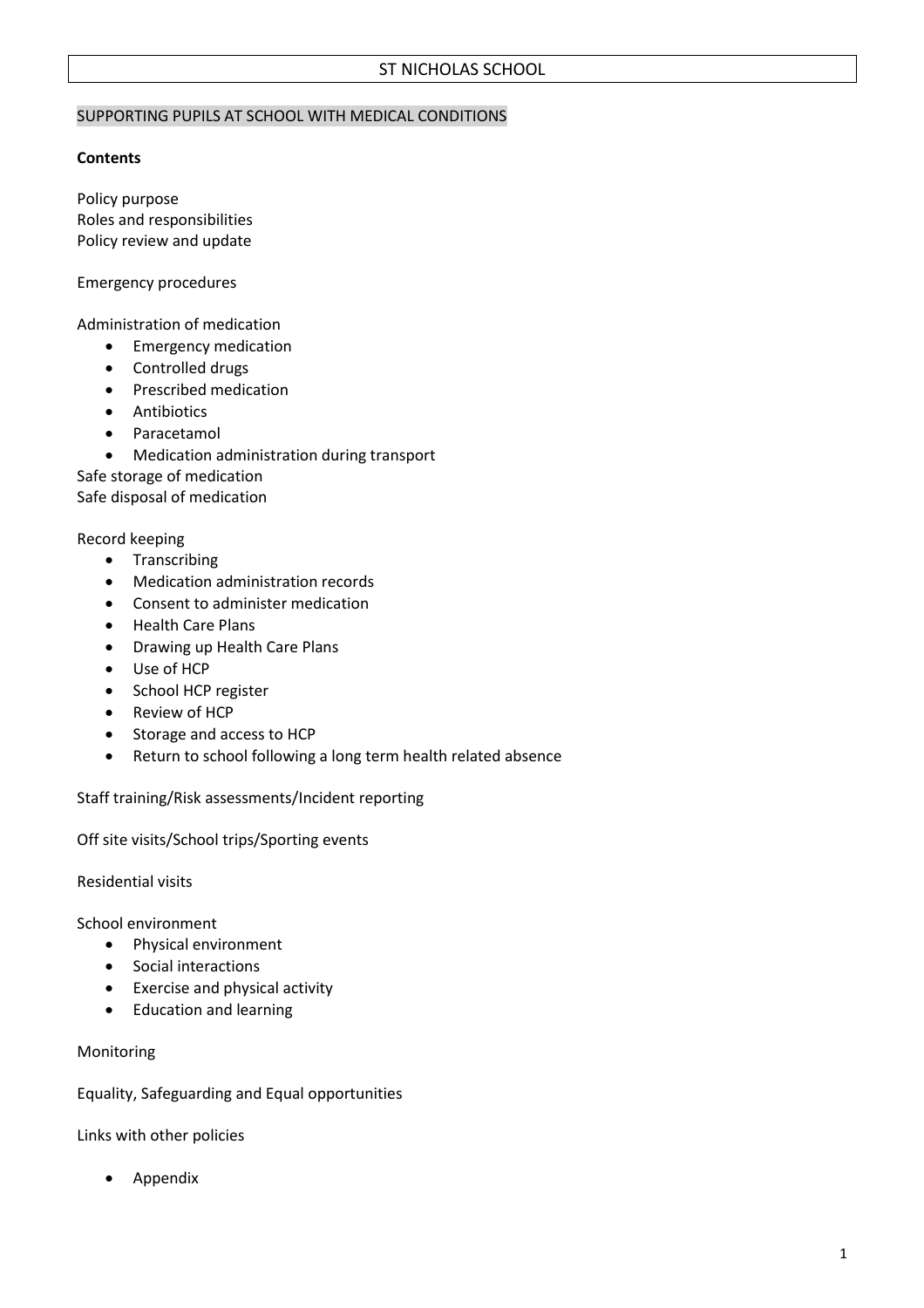### INTRODUCTION (INCLUDING DEFINITION)

St Nicholas School is an inclusive community that aims to make school welcoming and supportive to pupils with medical conditions who currently attend and to those who may enrol in the future.

This Policy is written in consideration with the requirements of:

- Children and Families Act 2014 Part 5 Pupils with medical conditions. Section 100
- Supporting Pupils at School with Medical Conditions: Statutory Guidance for Governing Bodies of Maintained Schools and Proprietors of Academies in England, Department of Education, 2015
- 0-25 SEND Code of Practice, Department of Education 2014
- Mental Health and Behaviour in Schools: Departmental Advice For School Staff
- Equalities Act 2010
- Schools Admission Code, Department of Education, 1 Feb 2010
- The Department of Education guidance on managing medicines in schools and early years settings 2004

This school aims to provide all children with all medical conditions the same opportunities as others at school. We will help to ensure they can:

- be healthy
- stay safe
- enjoy and achieve
- make a positive contribution
- achieve economic well-being

The purpose of this document is to provide advice to St. Nicholas School staff and parents\* on managing medication in school and to put in place effective systems to support individual pupils.

\*The term 'parent(s)' in this document refers to any person or body with legal responsibility for the child such as a parent, foster parent, carer, guardian or local authority.

Pupils' medical needs may be broadly summarised as being two types:

**Short-term** - affecting their participation at school because they are on a course of medication.

**Long-term** - potentially limiting access to education and requiring on-going support, medicines or care while at school to help them to manage their condition and keep them well, including monitoring and intervention in emergency circumstances.

It is important to the school that parents feel confident that the school will provide effective support for their child's medical condition and that the pupils feel safe.

Some pupils with medical conditions may be considered disabled. Where this is the case the governing body at this school comply with their duties under the Equality Act 2010. Some pupils may also have special educational needs (SEN). Where this is the case this policy should be read in conjunction with the 0-25 SEND Code of Practice and the school's SEN policy and the pupils Educational Healthcare Plan (EHCP).

Pupils with medical conditions are encouraged to take control of their condition. This occurs where pupils feel confident in the support they receive from the school to help them do this. This school aims to include all pupils with medical conditions in all school activities.

The school ensures all staff understand their duty of care to children and young people in the event of an emergency and all staff feel confident in knowing what to do in an emergency.

This school understands that certain medical conditions are serious and can be potentially life-threatening, particularly if ill managed or misunderstood.

All staff understand the common medical conditions that affect children at this school. Staff receive training on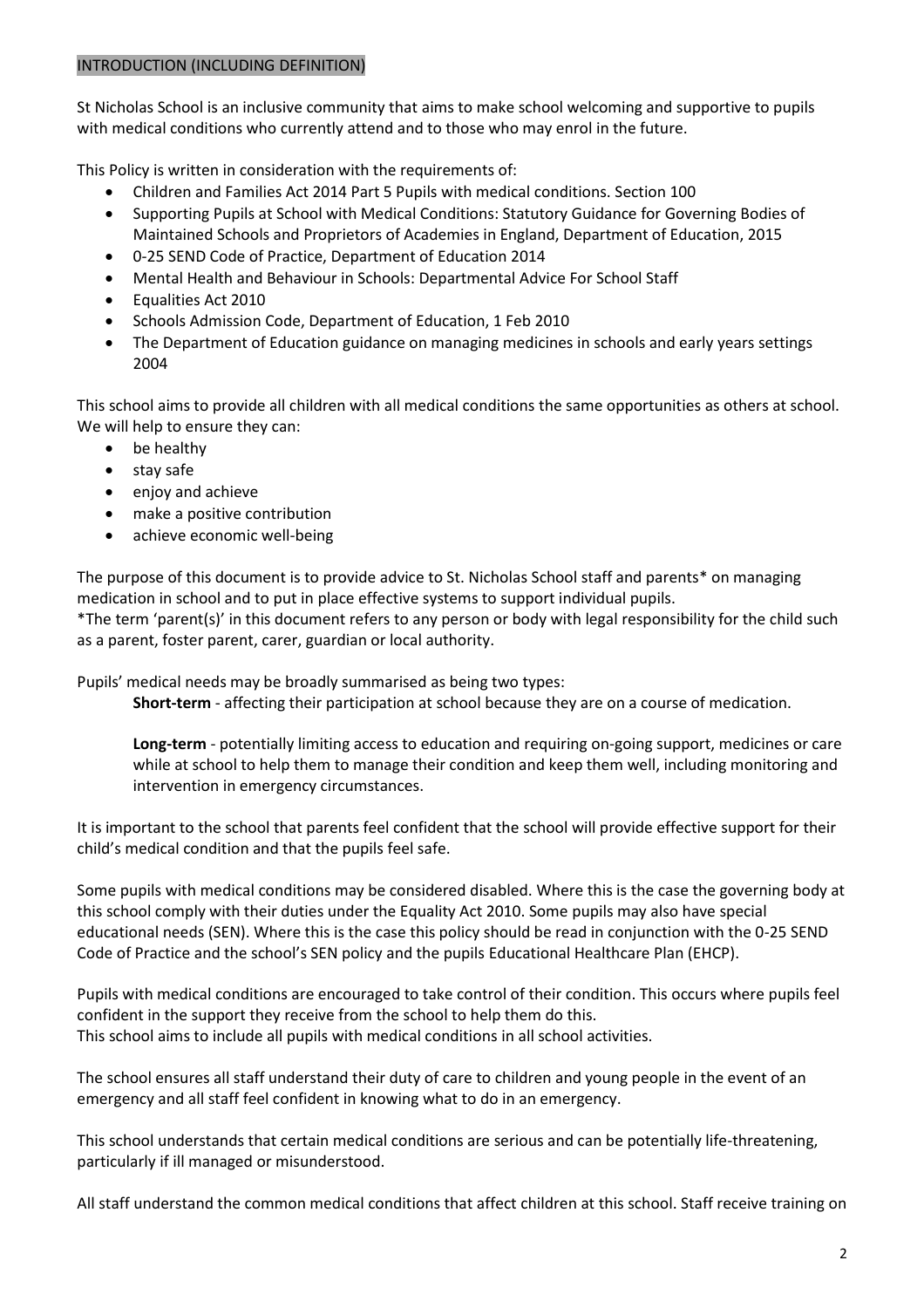the impact this can have on pupils.

This policy is understood and supported by the whole school and where possible the school seek support from the local health community.

# **This policy has been drawn up in consultation with a wide range of local key stakeholders within both the school and health settings.**

These key stakeholders include:

- pupils with medical conditions
- parents
- head teacher
- special educational needs teachers
- family support worker / staff wellbeing coordinator
- members of staff trained in first aid
- all other school staff
- school governors
- social services
- school nurse and other local healthcare professionals.

Where possible the views of pupils with various medical conditions are actively sought and considered central to the consultation process.

All key stakeholders were consulted to comment on a draft policy before publication.

This school recognises the importance of providing feedback to those involved in the development process and is committed to acknowledging input and providing follow-up to suggestions put forward.

# **This policy is supported by a clear communication plan for staff, parents and other key stakeholders to ensure its full implementation.**

Pupils and parents are informed and regularly reminded about the medical conditions policy:

- through the school council
- in the school newsletter at several intervals in the school year
- through school-wide communication about results of the monitoring and evaluation of the policy.
- by including the policy statement in the school's prospectus and signposting access to the policy
- at the start of the school year when communication is sent out about Healthcare Plans
- when their child is enrolled as a new pupil
- via the school's website, where it is available all year round

School staff are informed and regularly reminded about the medical conditions policy:

- through copies handed out at the first staff meeting of the school year and before Healthcare Plans are distributed to parents
- at scheduled medical training
- through the key principles of the policy being displayed in several prominent staff areas at this school
- through school-wide communication about results of the monitoring and evaluation of the policy
- all supply and temporary staff are informed of the policy and their responsibilities.

Relevant local health staff are informed and regularly reminded about the school's medical conditions policy:

- by email accompanied with a printed copy of the policy at the start of the school year
- via the school Community Paediatrician, Children's Community Nurse team and the Integrated Therapy and Care Coordination Services
- through communication about the monitoring and evaluation of the policy.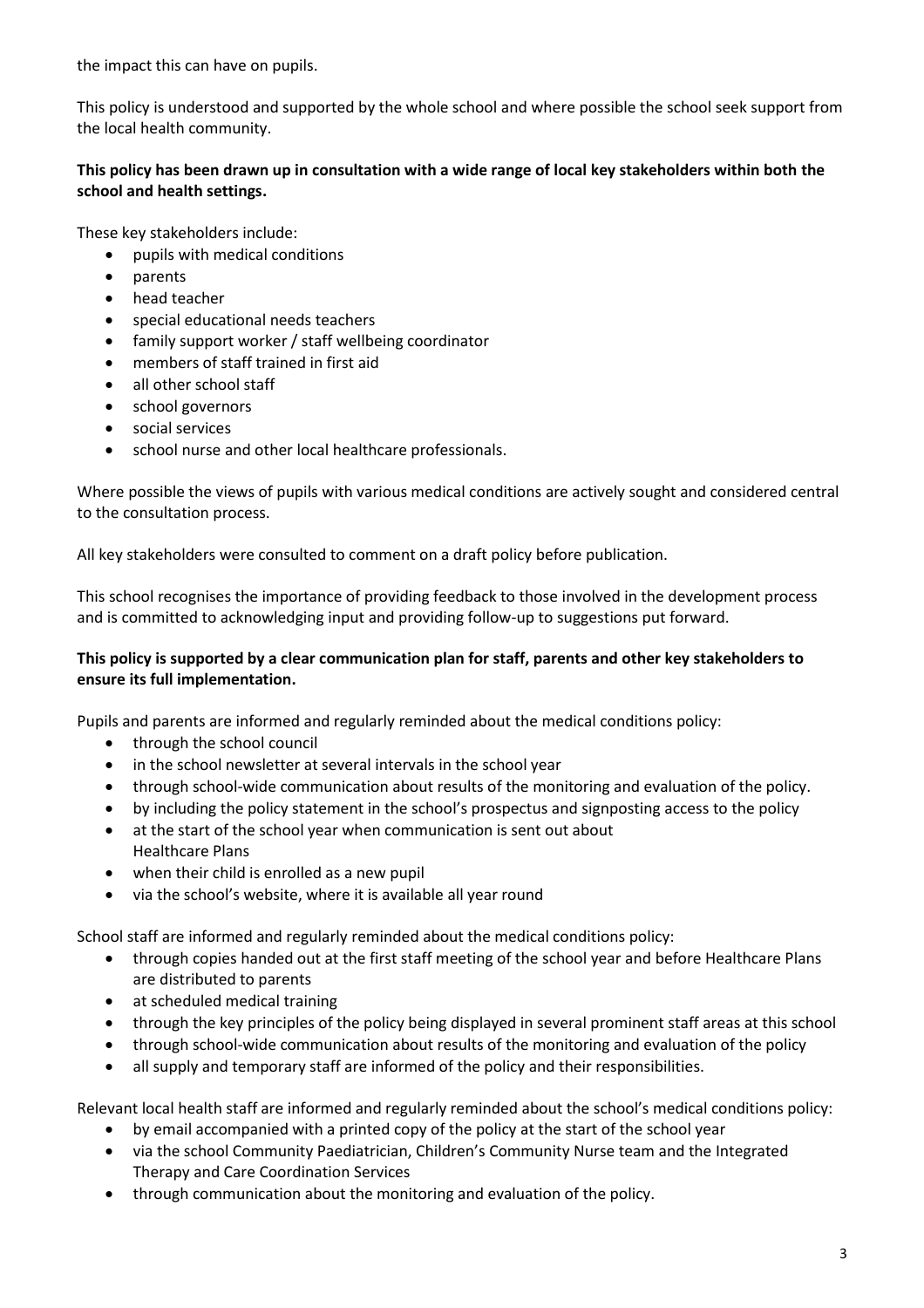All other external stakeholders are informed and reminded about the school's medical conditions policy:

- by letter accompanied with a printed copy of the policy summary at the start of the school year
- through communication about results of the monitoring and evaluation of the policy.

# **Roles and responsibilities**

The following roles and responsibilities are used for the supporting pupils at school with medical conditions policy at this school. These roles are understood and communicated regularly by reading, signing and adhering to the policy.

# **Employer (Local Authority)**

# *This school's employer has a responsibility to:*

- Ensure the health and safety of their employees and anyone else on the premises or taking part in school activities (this includes all pupils). This responsibility extends to those staff and others leading activities taking place off-site, such as visits, outings or field trips.
- Ensure health and safety policies and risk assessments are inclusive of the needs of pupils with medical conditions.
- Make sure the medical conditions policy is effectively monitored and evaluated and regularly updated.
- Provide indemnity for staff who volunteer to administer medication to pupils with medical conditions.

# **Head teacher**

# *This school's head teacher has a responsibility to:*

- ensure the school is inclusive and welcoming and that the medical conditions policy is in line with local and national guidance and policy frameworks
- liaise between interested parties including pupils, school staff, wellbeing coordinators, teaching assistants, school nurse, parents, governors, the children community health services, the local authority transport service, and local emergency care services
- ensure the policy is put into action, with good communication of the policy to all
- ensure every aspect of the policy is maintained
- ensure that information held by the school is accurate and up to date and that there are good information sharing systems in place using pupils' Healthcare Plans
- ensure pupil confidentiality
- assess the training and development needs of staff and arrange for them to be met
- ensure all supply teachers and new staff know the medical conditions policy
- monitor and review the policy at least once a year, with input from pupils, parents, staff and external stakeholders
- update the policy at least once a year according to review recommendations and recent local and national guidance and legislation
- report back to all key stakeholders about implementation of the medical conditions policy
- Ensure any complaints are addressed in accordance with the schools Complaints Policy

# **All school staff**

# *All staff at this school have a responsibility to:*

- be aware of the potential triggers, signs and symptoms of common medical conditions and know what to do in an emergency
- understand the school's medical conditions policy
- know which pupils in their care have a medical condition and be familiar with the content of the pupil's Healthcare Plan
- maintain effective communication with parents including informing them if their child has been unwell at school
- ensure pupils' emergency medication is available to them at all times, including when they go on a school visit or out of the classroom
- be aware of pupils with medical conditions who may be experiencing bullying or need extra social support
- understand the common medical conditions and the impact it can have on pupils (pupils should not be forced to take part in any activity if they feel unwell)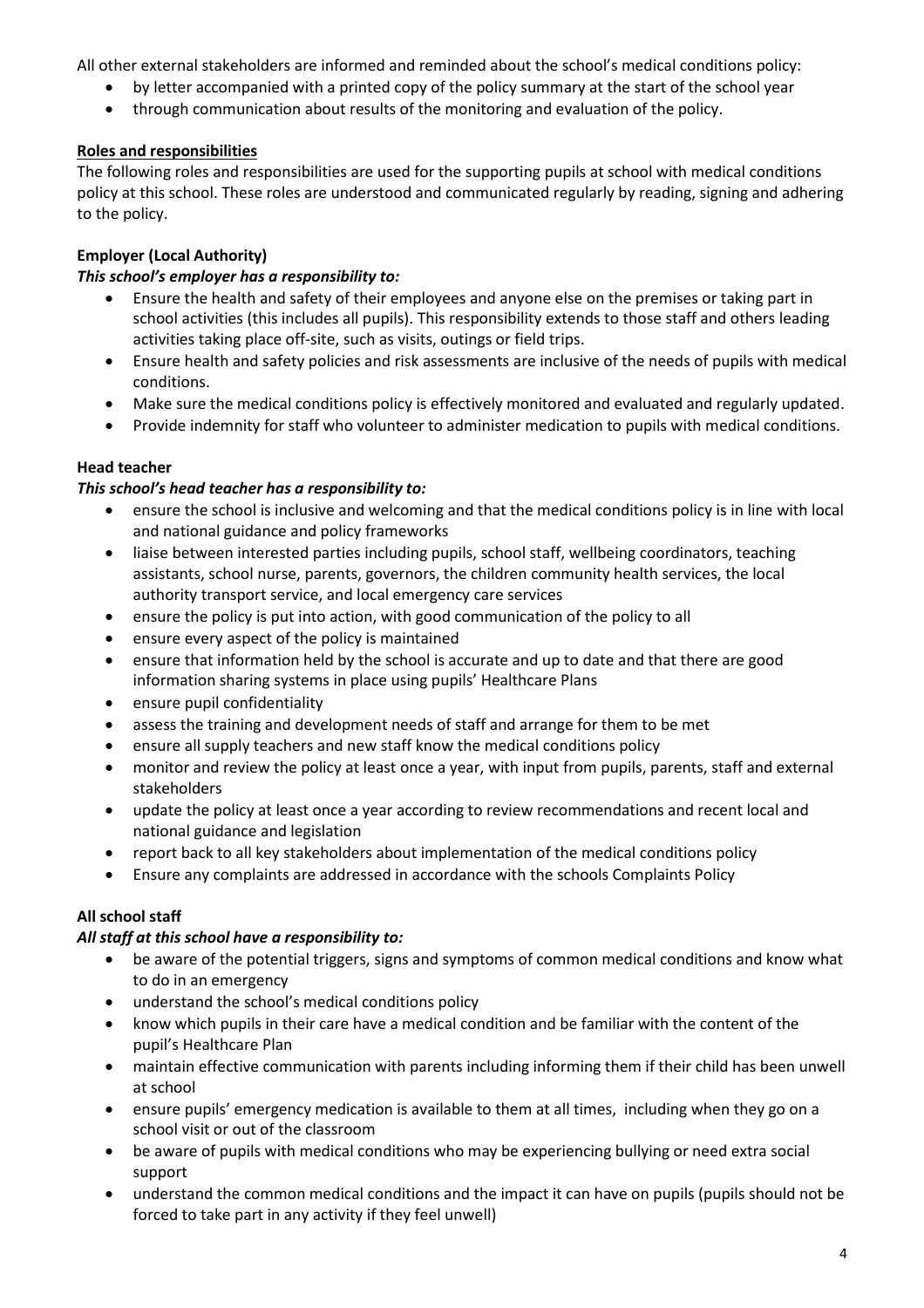- ensure all pupils with medical conditions are not excluded unnecessarily from activities they wish to take part in
- ensure pupils have the appropriate medication or food with them during any exercise and are allowed to take it when needed

# **Teaching staff**

# *Teachers at this school have a responsibility to:*

- ensure pupils who have been unwell catch up on missed school work
- be aware that medical conditions can affect a pupil's learning and provide extra help when pupils need it
- liaise with parents, the pupil's healthcare professionals, special needs teachers and welfare officers if a child is falling behind with their work because of their condition
- Use opportunities such as PSHE and other areas of the curriculum to raise pupil awareness about medical conditions.

# **School nurse**

# *The school nurse at this school has a responsibility to:*

- help update the school's medical conditions policy
- help provide regular training for school staff in managing the most common medical conditions at school
- assist in the completion of a pupils' Healthcare Plan
- provide information about where the school can access other specialist training
- provide training and assess competency of school staff administering pupils' medication
- actively be involved in establishing robust clinical procedures and practices

# **First aider**

# *First aiders at this school have a responsibility to:*

- give immediate help to casualties with common injuries or illnesses and those arising from specific hazards with the school
- when necessary ensure that an ambulance or the school nurse is called for help

# **Special educational needs teachers**

# *Special educational needs teachers at this school have the responsibility to:*

- help update the school's medical condition policy
- know which pupils have a medical condition and which have special educational needs because of their condition
- ensure pupils who have been unwell catch up on missed schoolwork
- ensure teachers make the necessary arrangements if a pupil needs special consideration or access arrangements in exams or course work.

# **Wellbeing team coordinator**

# *The wellbeing coordinator at this school have the responsibility to:*

- help update the school's medical conditions policy
- recognise the emotional impact and wellbeing on the pupil and family and sign post to appropriate services for support.
- recognise the emotional impact and wellbeing on staff and sign post to appropriate services for support.

# **Local doctors and specialist healthcare professionals**

Consultant paediatrician clinic appointments for pupils at St Nicholas School are held regularly at school. The Children's Community Nursing team provide specialist training for staff and regularly liaise with the school nurse in order to meet the pupils' medical needs and support staff training when necessary.

# *Individual doctors and specialist healthcare professionals caring for pupils who attend this school, have a responsibility to:*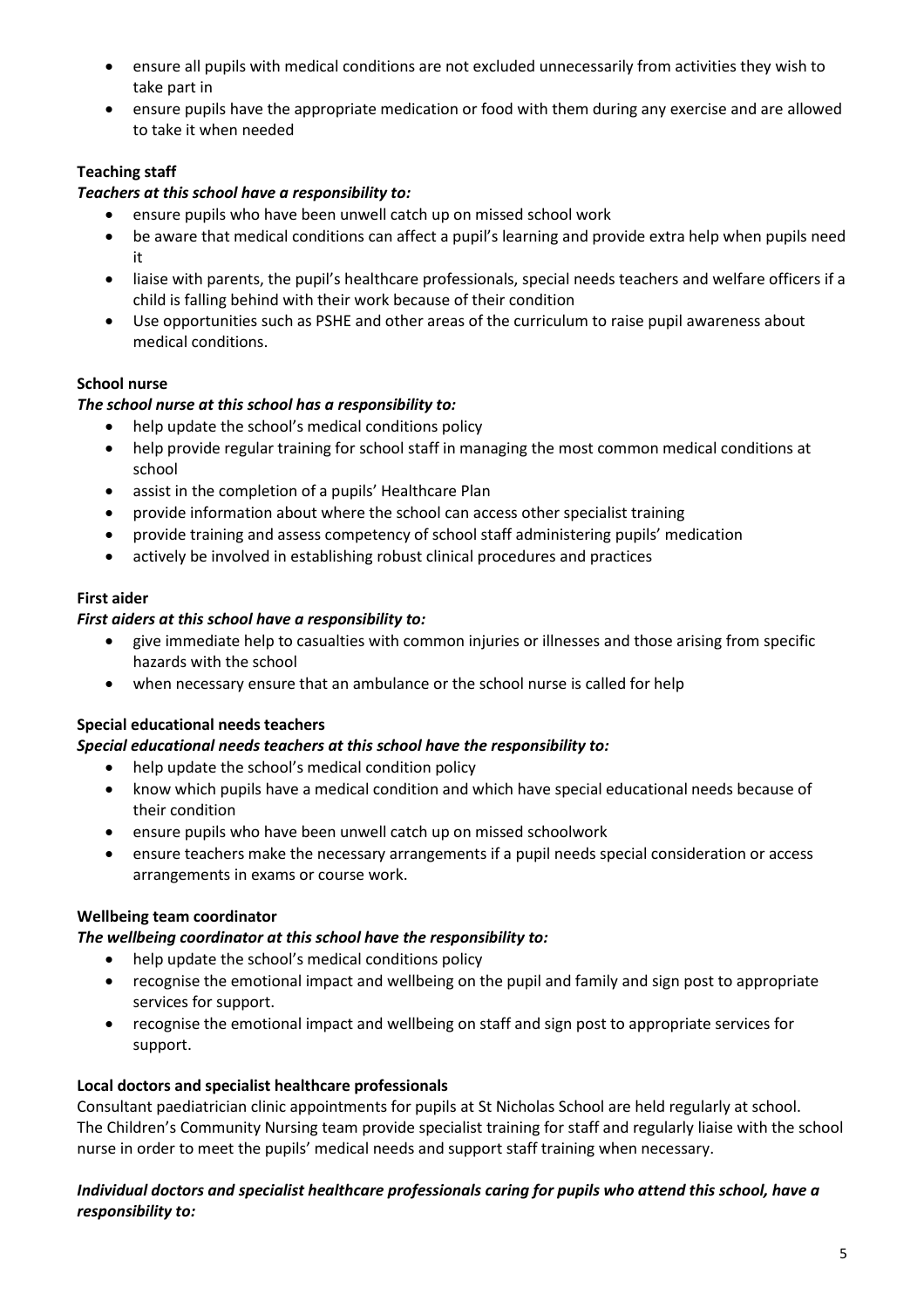- assist in compiling the pupil's Healthcare Plans provided by parents
- where possible, and without compromising the best interests of the child, try to prescribe medication that can be taken outside of school hours
- ensure children and young people have regular reviews of their condition and their medication
- provide the school with information and advice regarding individual children and young people with medical conditions (with the consent of the pupil and their parents)

# **Emergency care services**

# *Emergency care service personnel in this area have a responsibility to:*

 Have an agreed system for receiving information held by the school about children and young people's medical conditions, to ensure best possible care. They request relevant healthcare information from the school before proceeding with emergency interventions.

# **Pupils**

# *The pupils at this school, if they have the mental capacity and are mature and old enough, have a responsibility to:*

- treat other pupils with and without a medical condition equally
- tell their parents, teacher or nearest staff member when they are not feeling well
- let a member of staff know if another pupil is feeling unwell
- let any pupil take their medication when they need it, and ensure a member of staff is called
- know how to request access to their medication in an emergency
- know how to take their own medication and to take it when they need it
- ensure a member of staff is called in an emergency situation

# **Parents**

# *The parents of a child at this school have a responsibility to:*

- tell the school if their child has a medical condition
- ensure the school has a complete and up-to-date Healthcare Plan for their child
- inform the school about the medication their child requires during school hours
- inform the school of any medication their child requires while taking part in visits, outings or field trips and other out-of-school activities
- tell the school about any changes to their child's medication, what they take, when, and how much
- inform the school of any changes to their child's condition
- ensure their child's medication and medical devices are labelled with their child's full name
- ensure that their child's medication is within expiry date
- keep their child at home if they are not well enough to attend school
- ensure their child catches up on any school work they have missed
- ensure their child has regular reviews about their condition with their doctor or specialist healthcare professional
- ensure their child has a written care/self-management plan from their doctor or specialist healthcare professional to help their child manage their condition with monitoring from a St Nicholas School trained staff member

# **The medical conditions policy is regularly reviewed, evaluated and updated. Updates are produced every year.**

# **Policy review and update**

The Children and Families Act 2014 places a duty on the governing body of St Nicholas School to make arrangements for supporting pupils with medical conditions. This policy is based on the guidance 'Supporting pupils at school with medical conditions' 2015, 'Ensuring a good education for children who cannot attend school because of health needs' January 2013 and KCC policy on supporting children and young people with medical conditions including mental health needs' September 2014.

This school's medical condition policy is reviewed, evaluated and updated every year in line with the school's policy review timeline.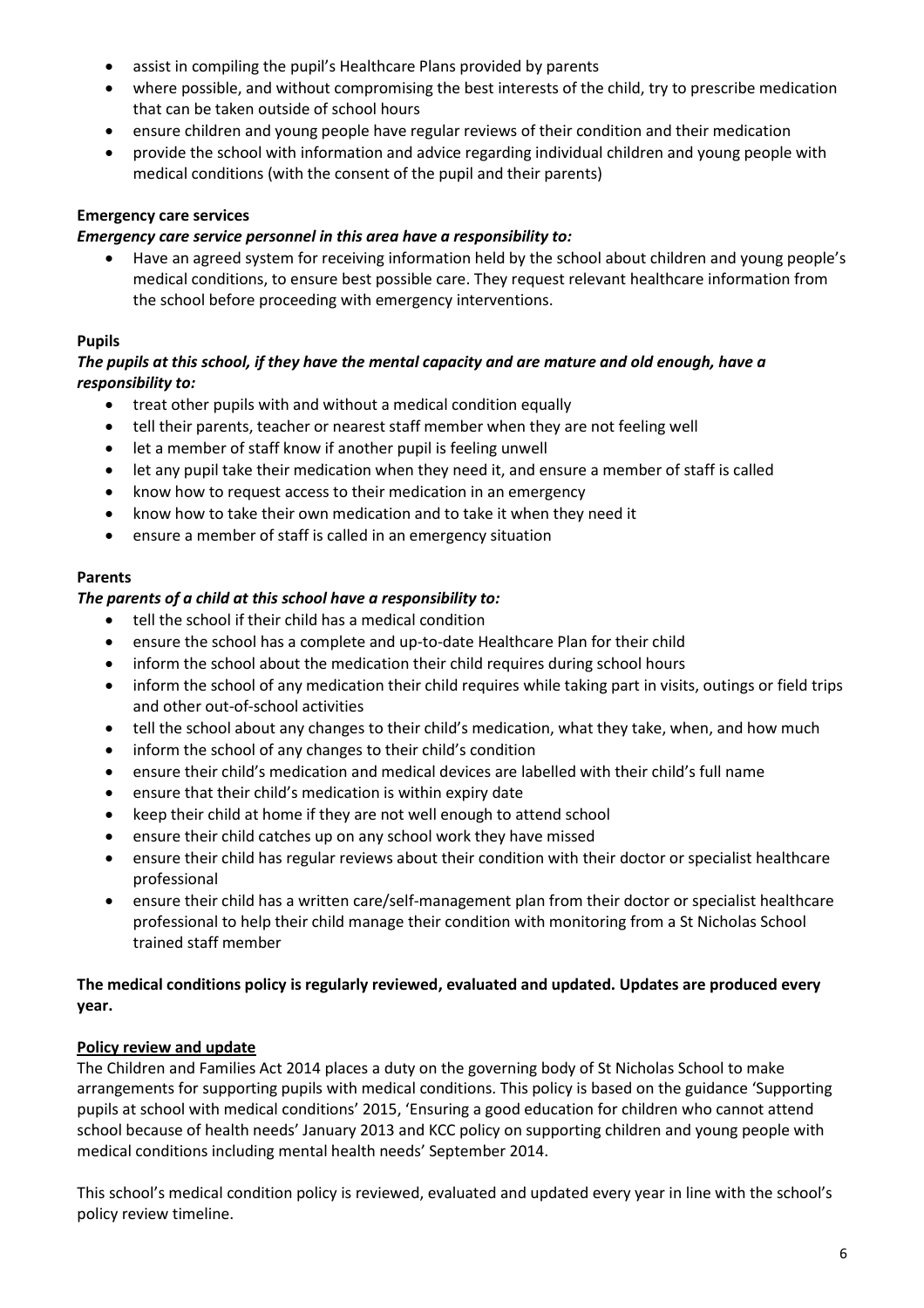New and current legislation and guidance is actively sought and fed into the review.

In evaluating the policy, this school seeks feedback on the effectiveness and acceptability of the medical conditions policy with a wide-range of key stakeholders within the school and health settings.

The views of pupils with various medical conditions are actively sought and considered central to the evaluation process where possible.

### **All staff understand and are trained in the school's general emergency procedures.**

### **Emergency procedures**

All staff at this school are aware of the most common serious medical conditions at this school.

Staff at this school understand their duty of care to pupils in the event of an emergency. In an emergency situation school staff are required under common law duty of care to act like any reasonably prudent parent. This may include administering medication.

All staff who work with groups of pupils at this school receive training and know what to do in an emergency for the pupils in their care with medical conditions.

Training is undertaken at the start of each academic year during the staff development day, during induction for new staff and following a change to the pupils' medical condition.

Action for staff to take in an emergency for the common serious conditions at this school is displayed in prominent locations for all staff. This includes specific details about choking in eating areas, CPR and PEG emergency procedures in each class. In addition to this each class has a booklet detailing the common medical interventions that staff address regularly on a daily basis.

This school uses Healthcare Plans to inform the appropriate staff (including supply teachers and support staff) of pupils in their care who may need emergency help.

This school has procedures in place so that a copy of the pupil's Healthcare Plan is taken to the emergency care setting with the pupil. On occasions when this is not possible, the form is sent (or the information on it is communicated) to the hospital as soon as possible.

All staff know what action to take in the event of a medical emergency. This includes:

- how to contact emergency services and what information to give (see Appendix Form 7)
- who to contact within the school.

Action to take in a general medical emergency is displayed in prominent locations for staff. These include classrooms, the staff room, food preparation areas and sporting facilities.

If a pupil needs to be taken to hospital, a member of staff will always accompany them and will stay with them until a parent arrives. The school tries to ensure that the staff member will be one the pupil knows.

Staff should not take pupils to hospital in their own car. However, school vehicles and named drivers can be used.

All staff involved in a medical emergency will be offered the opportunity to be de-briefed and supported by a colleague.

### **The school has clear guidance on the administration of medication at school**

### **Administration of medication**

Training is given to all staff members who agree to administer medication to pupils, where specific training is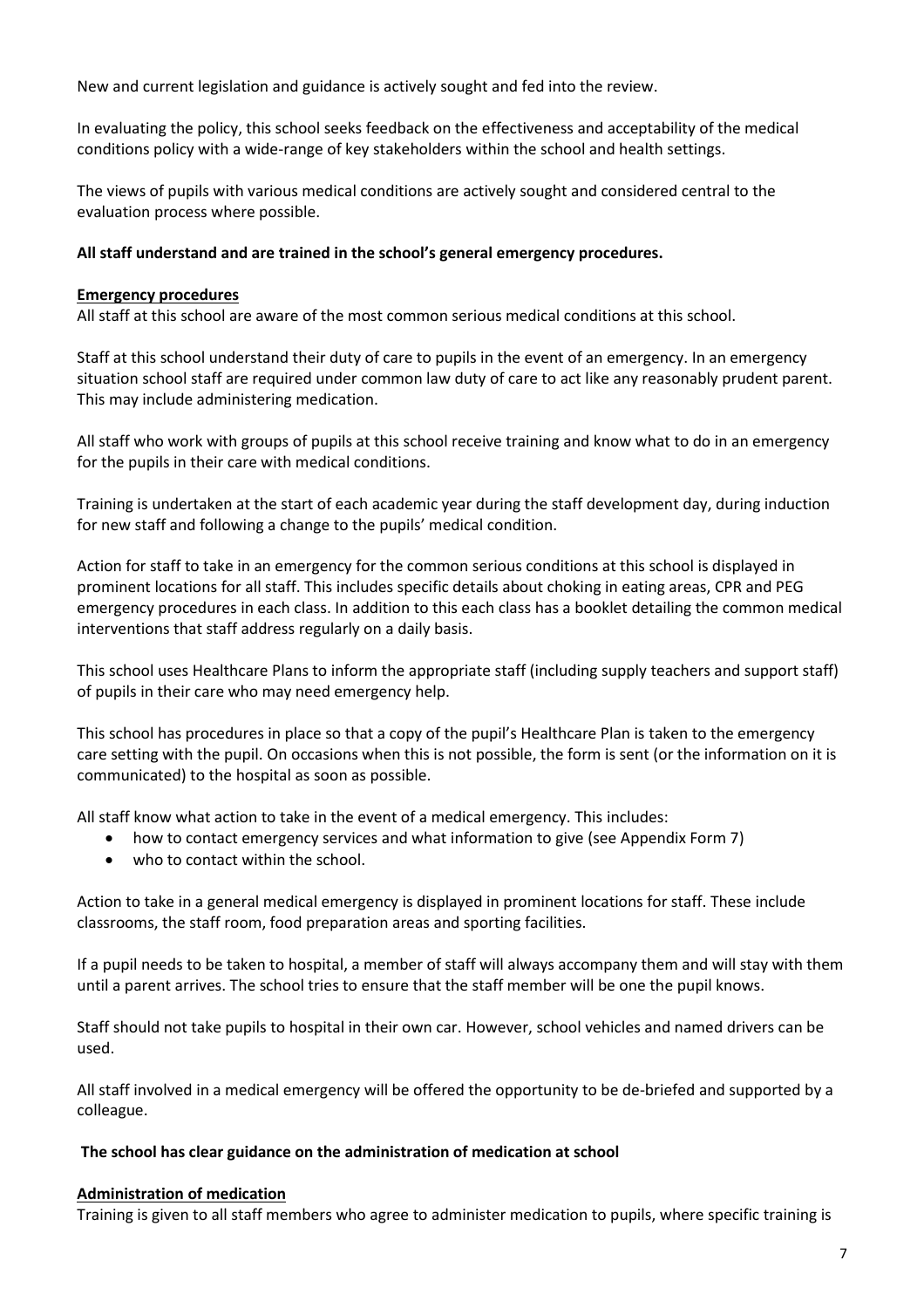needed. The local Authority's liability policy will extend to cover activities of staff carried out in the ordinary course of business of the council. This will include the medical/healthcare procedures which form part of the duties of teaching and other staff with a caring and support role to play. Further guidance is contained in the KCC document 'Insurance Provision for Medical Treatment / Procedures' where a list of medical procedures covered is also detailed, found online at:

[http://www.kelsi.org.uk/\\_\\_data/assets/pdf\\_file/0003/48180/Guidance-for-Schools-Health-Care-Sept-2015.pdf](http://www.kelsi.org.uk/__data/assets/pdf_file/0003/48180/Guidance-for-Schools-Health-Care-Sept-2015.pdf)

In some circumstances medication is only administered by an adult of the same gender as the pupil, always witnessed by a second adult.

Parents at this school understand that if their child's medication changes, is out of date or is discontinued, or the dose or administration method changes, that they should notify the school immediately.

If a pupil at this school refuses their medication, staff record this and parents are informed as soon as possible.

### *Emergency medication*

All pupils at this school with medical conditions have **easy access to their emergency medication**.

Pupils can administer their own emergency medication, if considered to be in the best interest of the pupil and their parents and health specialists have determined they are able to start taking responsibility for their condition.

Pupils' emergency medication is near to them at all times. If the pupil is participating in an out of class activity or residential trip, the emergency medication is the responsibility of a named member of staff until returned to school.

Pupils who do not carry and administer their own emergency medication either they or their parents understand the arrangements for a member of staff (and the reserve member of staff) to assist in helping them take their medication safely.

# *Controlled drugs*

There are occasions when a child who attends our school needs to me administered a controlled drug during school hours.

On receipt of a controlled drug from a parent/guardian the member of staff will check the medicine is correct and record the receipt of the medicine and quantity received in the controlled drugs register. This check and entry should be witnessed and countersigned by a second member of staff.

The controlled drug will then be immediately stored and double locked in a wall mounted controlled drugs cabinet which is used solely for storing controlled drugs.

The administration of a controlled drug, as all other medication, must be witnessed by a second member of staff. The administration must be recorded immediately in both the CD register and the medicines administration record. The entry must be countersigned by the staff member who has witnessed the administration. Balances should be checked at each administration, the balance check should also be supervised. If there are any discrepancies they must be brought to the attention of the school nurse and be investigated immediately.

Unused controlled medication must be sent home via an adult and a record kept. These records must allow full reconciliation of supplied received, administered and returned home. Records must be kept in a recognised controlled book as well as the school's normal recording methods (MARs).

# *Prescribed medication*

This school understands the importance of medication being taken as prescribed.

All staff are aware that there is no legal or contractual duty for any member of staff or first aider at work to administer medication or supervise a pupil taking medication unless they have been specifically trained and assessed by a healthcare professional as competent to administer it.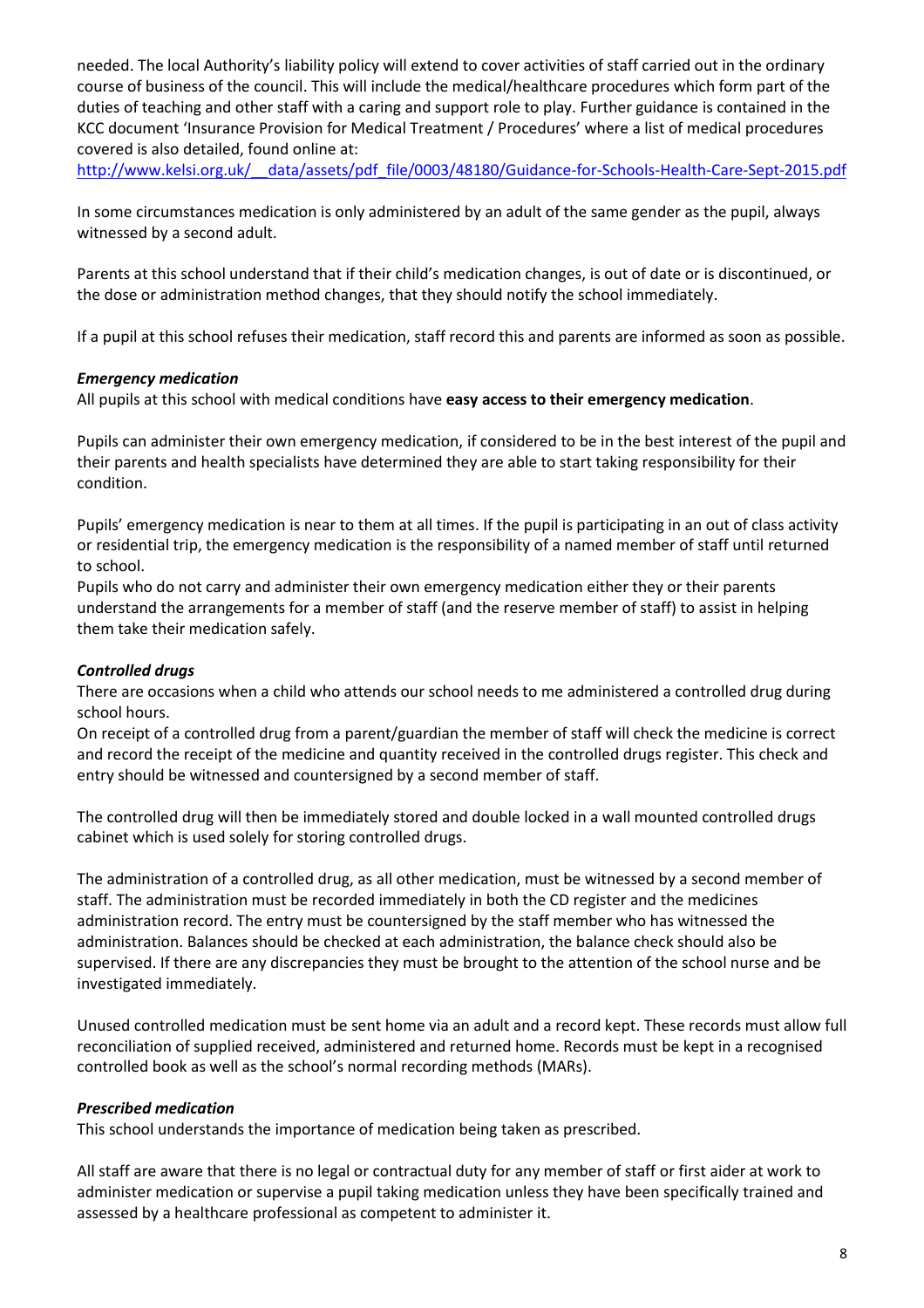Many members of staff are happy to take on the voluntary role of administering medication. For medication where no specific training is necessary, any member of staff may administer prescribed and non-prescribed medication to pupils, but only with the written consent of the pupil's parent.

# *Antibiotics*

If antibiotics are prescribed by a doctor, pupils will be expected to remain at home for at least the first day of treatment before returning to school. Pupils will not be accepted into school until they have completed one full day's prescribed dosage unless it is regular antibiotics that the pupil takes.

Parents/carers must complete the Consent form and confirm that the child is not known to be allergic to the antibiotic. The antibiotic should be brought into school in the morning and sent home after school each day. All antibiotics must be clearly labelled with the pupil's name, the name of the medication, the dose and the date of dispensing.

# *Paracetamol*

The school needs to provide a high standard of care and ensure that the health needs of pupils within the school are met. This includes the administration of paracetamol for the relief of pain and discomfort if clinically indicated and in keeping with the NICE guidelines of management of temperature.

Parents/carers must clearly label the container with the child's name, dose and time of administration and complete a consent form. Over the counter medication should be treated the same as other medication. School staff will never give aspirin or ibuprofen unless prescribed by a doctor.

### *Medication administration during transport*

If a pupil at this school needs supervision or access to medication during home to school contracted transport, organised by the local authority and provided by St Nicholas School, then properly trained escorts are provided. All drivers and escorts have the same training as school staff, know what to do in a medical emergency and are aware of any pupils in their care who have specific needs. If they are expected to supervise or administer emergency medication they are properly trained and have access to the relevant Healthcare Plans. They are also authorised to transport the medication of the pupil in their care between home and school and vice versa.

St Nicholas School does not have responsibility for the supervision and access to medication during home to school transport organised by the local authority and provided by an external party to the school. This is the responsibility of the KCC Transport Office.

### **This school has clear guidance on the storage of medication at school.**

### **Safe storage of medication**

Medication is readily available to pupils who require it at all times during the school day or at off-site activities. If at school the keys are readily available and not held personally by members of staff. If off-site or on a residential trip emergency medication is the responsibility of a named member of staff. (see the schools 'Guideline for Residential Trips' document).

All medication is kept in a cool dry and secure place, in a lockable cupboard. Pupils with medical conditions or staff responsible for pupils with medical conditions know where their medication is stored and how to access it.

Prescription medicines should only be taken during the school day when essential.

Parents are encouraged to look at dose frequencies and timing so that if possible medicines can be taken out of school hours.

Staff ensure that medication is only accessible to those for whom it is prescribed.

There is an identified member of staff who ensures the correct storage of medication at school.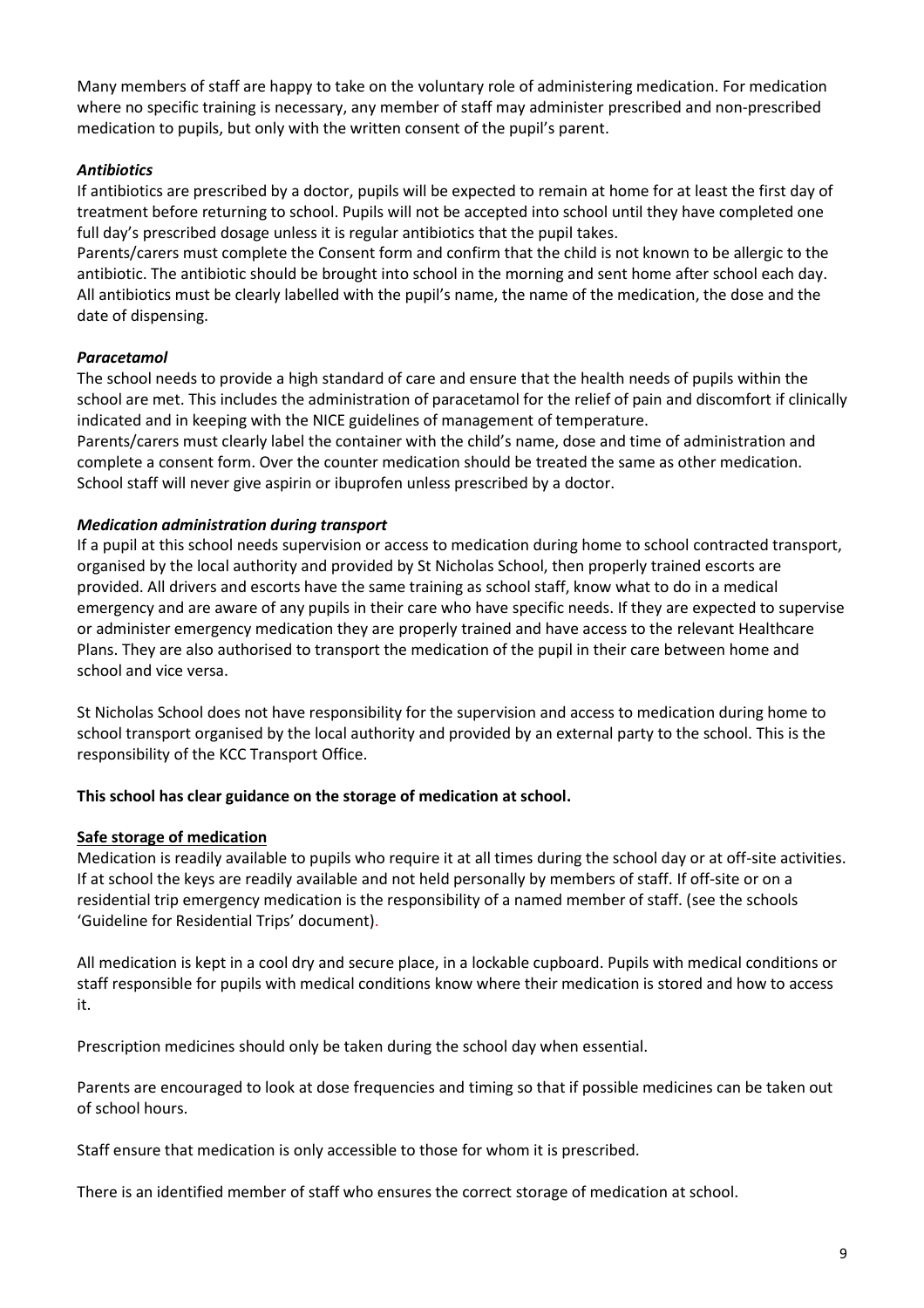The identified member of staff, along with the parents of pupils with medical conditions, ensures that all medication brought in to school is clearly labelled with the pupil's name, the name and dose of the medication and the frequency of dose. This includes all medication that pupils carry themselves.

All medication is supplied and stored, wherever possible, in its original containers. All medication is labelled with the pupil's name, the name of the medication, expiry date and the prescriber's instructions for administration, including dose and frequency.

Controlled drugs are stored and double locked in a wall mounted controlled drugs cabinet which is used solely for storing controlled drugs.

Medication is stored in accordance with instructions, paying particular note to temperature.

Some medication for pupils at this school may need to be refrigerated.

All refrigerated medication is stored in an airtight container, is clearly labelled and is kept in designated fridges within the school (Knox class for Secondary and Rainbowfish class for primary). Refrigerators used for the storage of medication are in a secure area, inaccessible to unsupervised pupils or lockable as appropriate. Fridge temperature should be between 2-8 degrees Celsius and are recorded daily when staff are on site.

All medication is sent home with a responsible adult / escort to hand over to parents / carer at the end of each term. Medication is not stored in school holidays.

It is the parent's responsibility to ensure new and in date medication comes into school on the first day of term.

### **Safe disposal of medication**

Out of date medication is to be handed to a responsible adult / escort to be returned to parents / carers to safely dispose of.

If parents do not pick up out-of-date medication, or at the end of the school year, medication is taken to a local pharmacy for safe disposal.

Sharps boxes are used for the disposal of needles. Parents obtain sharps boxes from the child's GP or paediatrician on prescription. All sharps boxes in this school are stored in a locked cupboard unless alternative safe and secure arrangements are put in place on a case-by-case basis.

If a sharps box is needed on an off-site or residential visit, a named member of staff is responsible for its safe storage and return to a local pharmacy or to school or the pupil's parent.

Collection and disposal of sharps boxes is arranged with the local authority's environmental services.

This school has clear guidance about record keeping.

### **Record keeping**

### *Transcribing of medicines*

Transcribing describes the process by which medicines are copied from one form of "direction to administer" to another. Source information can include discharge letters, transfer letters, GP summary and dispensing labels. On receipt of the medicines the information in transcribed onto a medicines administration chart by the senior office administrator and the school nurse reviewed the transcribed medications administration forms (MAR) (see Appendix form 5). This process is repeated for each new supply of medicine and when a MAR form is full. As the school is only responsible for administering those medicines required during school hours it is very likely that the medicines recorded on the MAR will be an incomplete record of the medicines that the child takes. In contrast to a drug administration chart in hospital, the MAR in the school is solely used for the purpose of recording doses administered in school and not used to request medicines supply or as a full record of all the medicines that an individual child takes.

An audit of the MARs will be completed by the school nurse each term.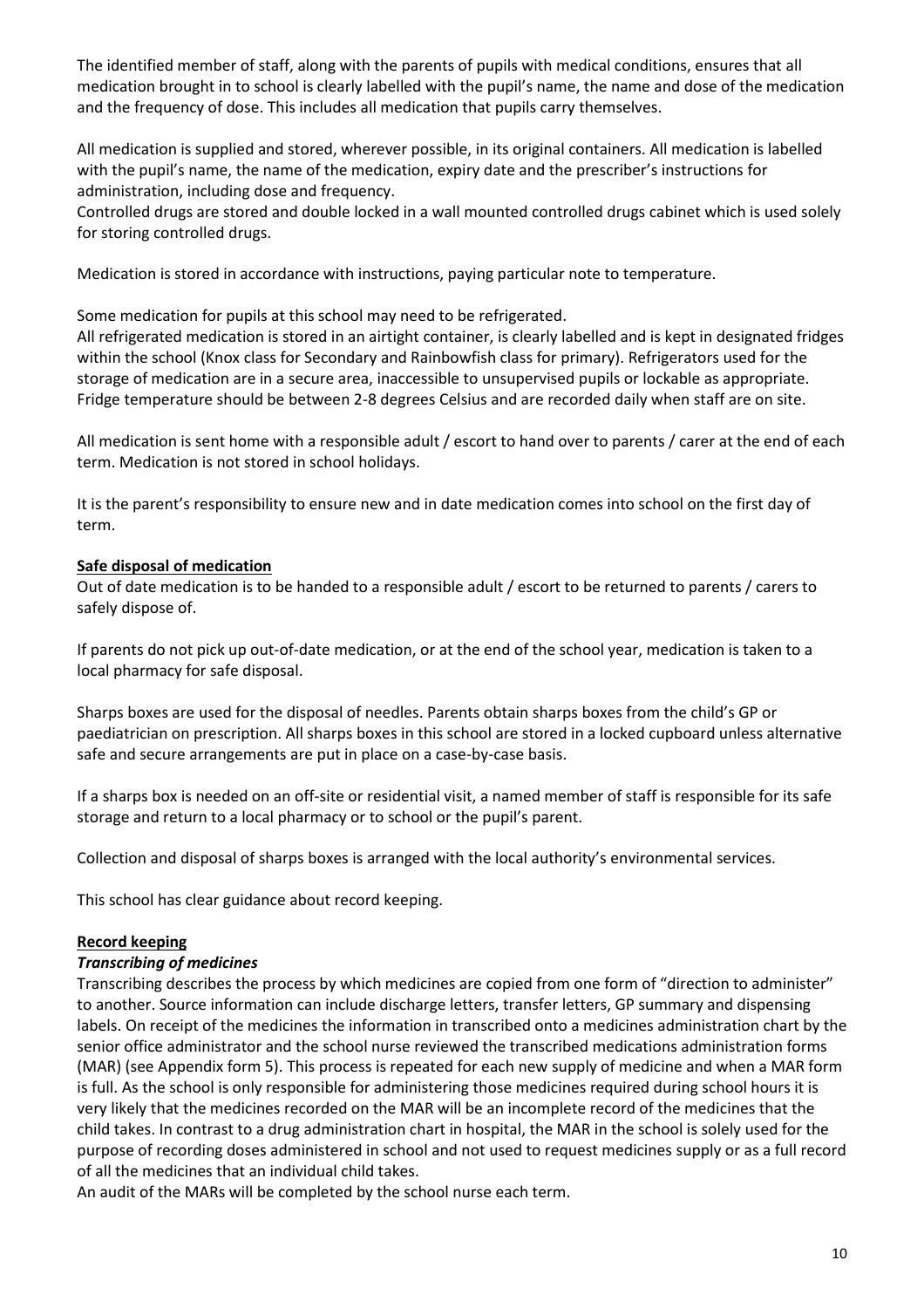# *Medication administration record forms (MAR)*

This school keeps an accurate record of each occasion an individual pupil is given or supervised taking medication. Any allergic reactions or adverse reactions observed are recorded. Details of the supervising staff member, pupil, dose, date and time are recorded. If a pupil refuses to have medication administered, this is also recorded and parents are informed as soon as possible.

PROCEDURE TO FOLLOW FOR ADMINISTERING AND RECORDING MEDICATION / FEEDS (ON A REGULAR OR AS REQUIRED BASIS) –

- 1. The administering staff member and witness will check the medication label / instructions and verify that the paperwork has been completed accurately thus far.
- 2. The administering staff member will complete the initial part of the MAR form Date / Dose / Route, in the presence of the witness.
- 3. The medication / feed will be drawn up and confirmed by a visual check by both staff members that it has been drawn up correctly.
- 4. Medication / feed will be administered (or started).
- 5. Both staff members will **immediately** sign the form to say administration has been given / attempted.
- 6. Any reactions (allergic or adverse) to the medication will be recorded.
- 7. Any issues with the administration pupil refusal, spillage etc. will be recorded.
- 8. Any issues that arose will be communicated to the class teacher immediately and to the parents (and/or SLT, if necessary) at the first opportunity.

# *Consent to administer medicines*

All parents of pupils with a medical condition who may require medication in an emergency are asked to provide consent on the enrolment forms for staff to administer medication.

All medicines that are received into school should be accompanied by a completed parental agreement to administer medication form (see Appendix form 2). This form lists the medication to be given during school hours, it is signed by the parent/guardian and details the specific of the medicine and the dose. The medication should be provided in an original container with the pharmacist's original label and the following, clearly shown:

- Pupil's name
- Name and strength of medication
- Dose
- Any additional requirements e.g. in relation to food, frequency of administration
- Dispensing date
- Expiry date whenever possible; medication should show bottle expiry date. Once opened, the date should be written on the bottle and the discard after date written as per pharmacy guidelines

Separate forms are sent to parents for pupils taking short courses of antibiotics (see Appendix form 3) or over the counter medication (see Appendix form 4).

For ease of access and in order to ensure that all medication is administered in a timely manner, all consent forms for the administration of medication are available to download from the school's website.

# **Healthcare Plans**

# *Drawing up Healthcare Plans*

Parents at this school are asked if their child has any health conditions or health issues on the enrolment form, which is filled out at the start of each school year. Parents of new pupils starting at other times during the year are also asked to provide this information on enrolment forms (see Appendix form 6)

This school uses a Healthcare Plan (see Appendix form 1) to record important details about individual children's medical needs at school, their triggers, signs, symptoms, medication and other treatments. Further documentation can be attached to the Healthcare Plan if required.

A Healthcare Plan, accompanied by an explanation of why and how it is used, is sent to all parents of pupils with a long-term medical condition. This is sent: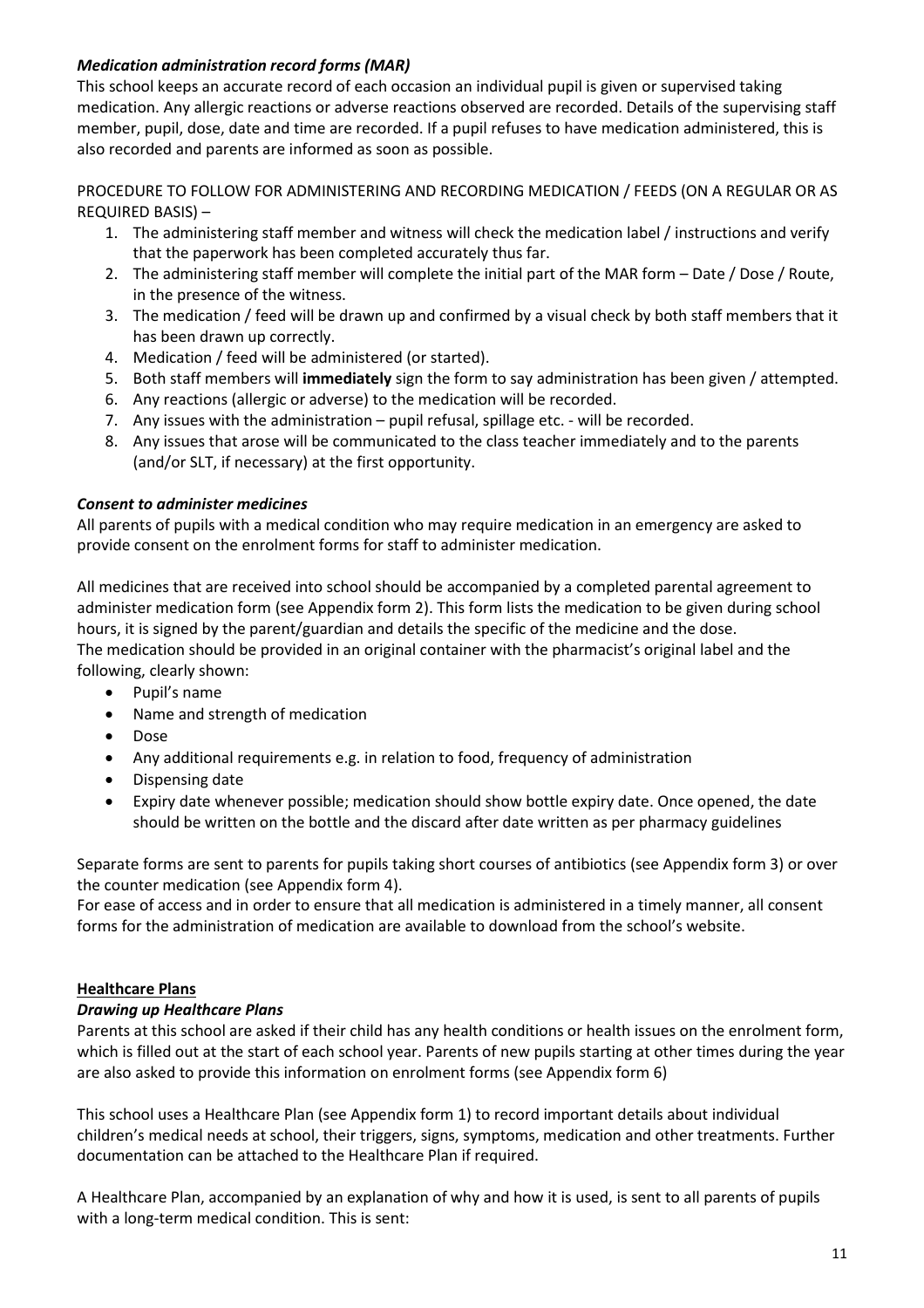- at the start of the school year
- at enrolment
- when a diagnosis is first communicated to the school.

The parents, healthcare professional and pupil with a medical condition, are asked to fill out the pupil's Healthcare Plan together. Parents then return these completed forms to the school.

This school ensures that a relevant member of school staff is also present, if required, to help draw up a Healthcare Plan for pupils with complex healthcare or educational needs.

# *Use of Healthcare Plans*

Healthcare Plans are used by this school to:

- inform the appropriate staff and supply teachers about the individual needs of a pupil with a medical condition in their care.
- remind pupils with medical conditions to take their medication when they need to and, if appropriate, remind them to keep their emergency medication with them at all times.
- identify common or important individual triggers for pupils with medical conditions at school that bring on symptoms and can cause emergencies. This school uses this information to help reduce the impact of identified triggers.
- ensure this school's local emergency care services have a timely and accurate summary of a pupil's current medical management and healthcare in the event of an emergency.

# *School Healthcare Plan register*

Healthcare Plans are used to create a centralised register of pupils with medical needs. Lorna Sullivan, Assistant Head teacher, has responsibility for the register at this school.

The responsible member of staff or the school nurse follows up with the parents any further details on a pupil's Healthcare Plan required or if permission for administration of medication is unclear or incomplete. Where appropriate they will consult with other health care professionals.

# *Ongoing communication and review of Healthcare Plans*

Parents at this school are regularly reminded to update their child's Healthcare Plan if their child has a medical emergency or if there have been changes to their symptoms (getting better or worse), or their medication and treatments change. The family support team at the school is available to assist if needed.

Staff at this school use opportunities such as teacher–parent interviews and home–school diaries to check that information held by the school on a pupil's condition is accurate and up to date. Every pupil with a Healthcare Plan at this school has their plan discussed and reviewed at least once a year in conjunction with their Education Health Care Plan (EHCP) annual meeting.

# *Storage and access to Healthcare Plans*

Parents and pupils at this school are provided with a copy of the pupil's current agreed Healthcare Plan. Healthcare Plans are kept in a secure central location at school.

A further copy is kept centrally as an 'e' copy on the master admin computer.

All members of staff who work with groups of pupils have access to the Healthcare Plans of pupils in their care. When a member of staff is new to a pupil group, for example due to staff absence, the school makes sure that they are made aware of (and have access to) the Healthcare Plans of pupils in their care.

This school ensures that all staff protect pupils' confidentiality.

This school seeks permission from parents to allow the Healthcare Plan to be sent ahead to emergency care staff, should an emergency happen during school hours or at a school activity outside the normal school day. This school seeks permission from the pupil and parents before sharing any medical information with any other party, such as when a pupil takes part in a work experience placement.

# *Return to school following a long term health related absence*

This school requires a return to school transition meeting or phone call with a member of the senior leadership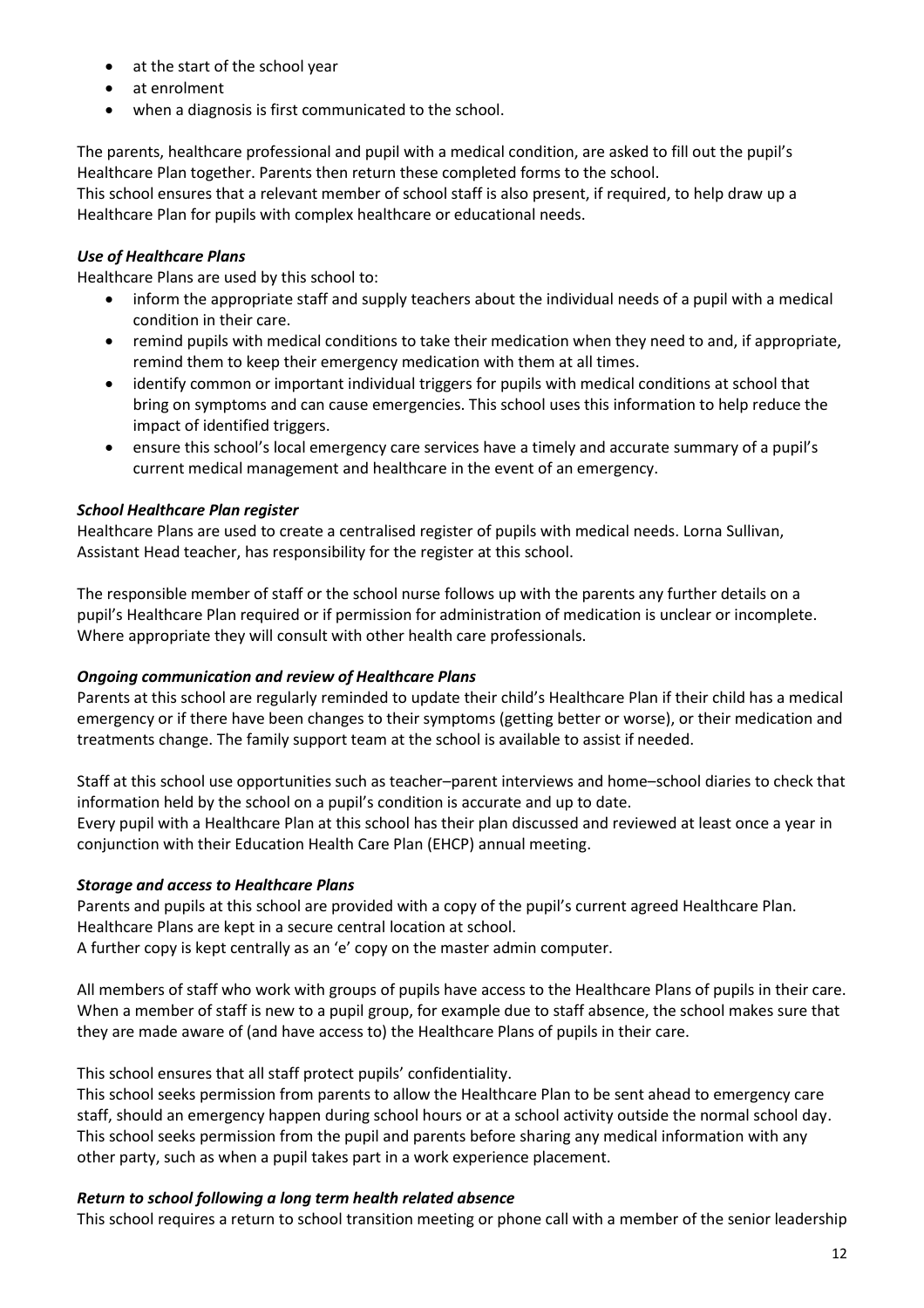team, the school nurse and parent/carer to discuss any changes needed to the pupils Health Care Plan. Any subsequent staff training required is undertaken ahead of the pupils return to school.

### **Staff training, risk assessment and incident reporting** *Staff training*

Training is undertaken at the start of the academic year during the staff development days or following a change to the pupils' medical condition. This training includes detailed information on specific medical conditions, on how to avoid and reduce exposure to common triggers for common medical conditions, administration of medication, individual health care plans and emergency procedures.

This school is aware of the common triggers that can make medical conditions worse or can bring on an emergency. The school is actively working towards reducing or eliminating these health and safety risks**.** 

This school is committed to reducing the likelihood of medical emergencies by identifying and reducing triggers both at school and on out-of-school visits. Where appropriate this is added to the individual Healthcare Plan.

This school follows guidance on 'Infection Control in Schools and other Childcare Settings' produced by Public Health England.

# *Risk assessments*

Risk assessments are carried out before pupils start any work experience or off-site educational placement. It is this school's responsibility to ensure that the placement is suitable, including travel to and from the venue for the pupil. Permission is sought from the pupil and their parents before any medical information is shared with an employer or other education provider.

Full health and safety risk assessments are carried out on all out-of-school activities before they are approved, including work experience placements and residential visits, taking into account the needs of pupils with medical conditions.

### *Incident reporting*

The school reviews medical emergencies and incidents to see how they could have been avoided. Appropriate changes to this school's policy and procedures are implemented after each review.

# **Off site visits/school trips/sporting events**

All staff attending off-site visits are aware of any pupils with medical conditions on the visit. They receive information about the type of condition, what to do in an emergency and any other additional support necessary, including any additional medication or equipment needed.

If a trained member of staff, who is usually responsible for administering medication, is not available, this school makes alternative arrangements to provide the service.

If a pupil misuses medication, either their own or another pupil's, their parents are informed as soon as possible. A serious incident review will be instigated.

Risk assessments are carried out by this school prior to any out-of-school visit and medical conditions are considered during this process. Factors this school considers include: how all pupils will be able to access the activities proposed, how medication will be stored and administered, and where help can be obtained in an emergency.

# **Residential visits**

Parents are sent a medication form for each medication the pupil requires over a 24 hour period and an emergency contact form. This is to be completed and returned to school shortly before their child leaves for an overnight or extended day visit. This form requests up-to-date information about the pupil's current condition and their overall health. This provides essential and up-to-date information to relevant staff and school supervisors to help the pupil manage their condition while they are away. This includes information about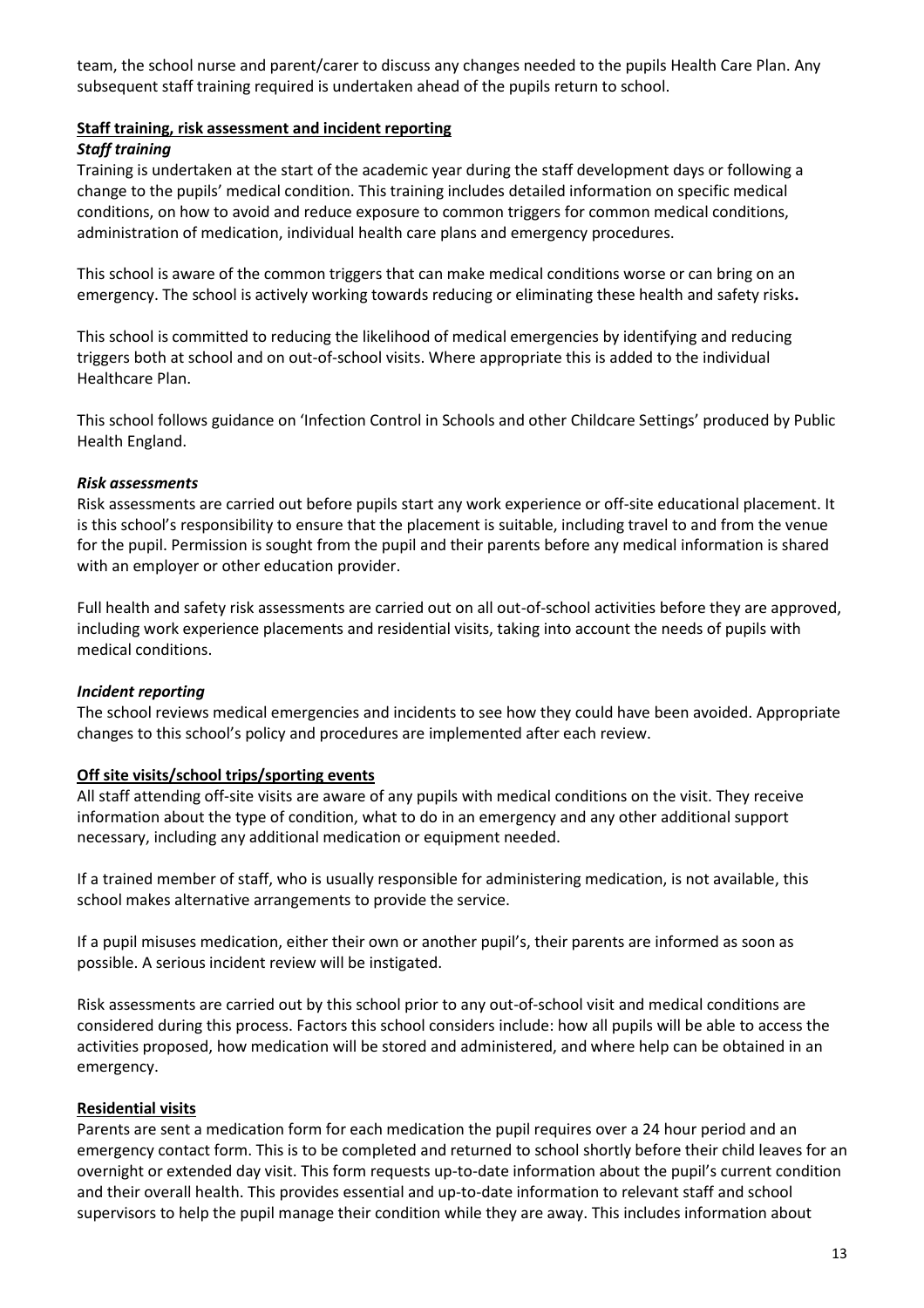medication not normally taken during school hours.

The residential lead will then complete an individual schedule of medications and interventions to be used for the duration of the trip. The schedule is then checked by the school nurse.

A residential lead takes on a 'key worker' role, where necessary, to allocate administration of medication and carry out health care needs whilst off site on day trips and residential trips.

All medications are stored in a locked location when not required. The system used is to be managed by the residential lead.

All residential visit forms are taken by the relevant staff member on visits and for all out-of-school hours activities where medication is required. These are accompanied by a copy of the pupil's Healthcare Plan.

All parents of pupils with a medical condition attending a school trip or overnight visit are asked for consent, giving staff permission to administer medication at night or in the morning if required.

The residential visit pack also details what medication and what dose the pupil is currently taking at different times of the day. It provides up-to-date information to relevant staff and supervisors to help the pupil manage their condition while they are away.

This school understands that there may be additional medication, equipment or other factors to consider when planning residential visits in addition to those detailed in the normal school based Healthcare Plan.

**This school ensures that the whole school environment is inclusive and favourable to pupils with medical conditions. This includes the physical environment, as well as social, sporting and educational activities.**

# **School environment**

#### *Physical environment*

This school is committed to providing a physical environment that is accessible to pupils with medical conditions.

Where pupils with medical conditions can they are included in the consultation process to ensure the physical environment at this school is accessible.

This school's commitment to an accessible physical environment includes out-of-school visits. The school recognises that this sometimes means changing activities or locations.

### *Social interactions*

This school ensures the needs of pupils with medical conditions are adequately considered to ensure their involvement in structured and unstructured social activities, including during breaks and before and after school.

This school ensures the needs of pupils with medical conditions are adequately considered to ensure they have full access to extended school activities such as school discos, breakfast club, school productions, after school clubs and residential visits.

All staff at this school are aware of the potential social problems that pupils with medical conditions may experience. Staff use this knowledge to try to prevent and deal with problems in accordance with the school's anti-bullying and behaviour policies.

### *Exercise and physical activity*

This school understands the importance of all pupils taking part in sports, games and activities.

This school ensures all classroom teachers, PE teachers and sports coaches make appropriate adjustments to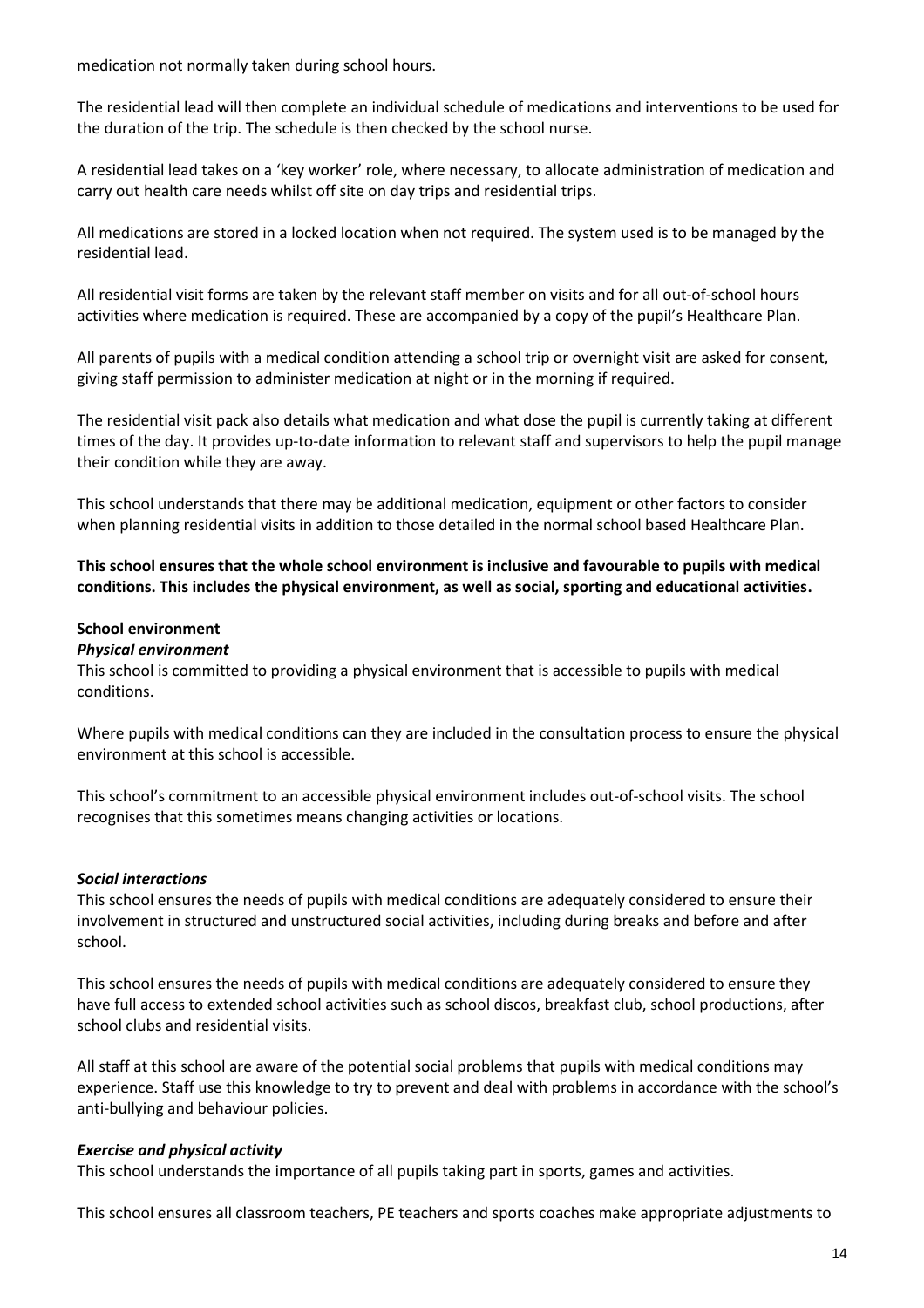sports, games and other activities to make physical activity accessible to all pupils.

This school ensures all classroom teachers, PE teachers and sports coaches understand that pupils should not be forced to take part in an activity if they feel unwell.

Teachers and sports coaches are aware of pupils in their care who have been advised to avoid or to take special precautions with particular activities. Specific details will be documented in the pupils Healthcare Plan.

St Nicholas School ensures all PE teachers, classroom teachers and school sports coaches are aware of the potential triggers for pupils' medical conditions when exercising and how to minimize these triggers. St Nicholas School ensures all pupils have the appropriate medication or food with them during physical activity and that pupils take them when needed.

St Nicholas School ensures all pupils with medical conditions are actively encouraged to take part in out-ofschool clubs and team sports.

### *Education and learning*

This school ensures that pupils with medical conditions can participate fully in all aspects of the curriculum and ensures that via an individual education plan the appropriate adjustments and extra support are provided.

If a pupil is missing a lot of time at school, they have limited concentration or they are frequently tired, all teachers at this school understand that this may be due to their medical condition.

Pupils at this school learn about what to do in the event of a medical emergency in Key Stage 4 and 5.

This policy should be read in conjunction with the following school policies:

SEN Policy / SEN Information Report Safeguarding Off-site visits Guidelines for Residential Visits Health and Safety Moving and Handling **Complaints** Emergency Procedures Disciplinary Procedures

### **MONITORING**

The policy will be reviewed annually.

### **EQUALITY, SAFEGUARDING AND EQUAL OPPORTUNITIES STATEMENT**

St Nicholas School, in all policies and procedures, will promote equality of opportunity for students and staff from all social, cultural and economic backgrounds and ensure freedom from discrimination on the basis of membership of any group, including gender, sexual orientation, family circumstances, ethnic or national origin, disability (physical or mental), religious or political beliefs.

St Nicholas School aims to:

- Provide equal opportunity for all
- To foster good relations, and create effective partnership with all sections of the community
- To take no action which discriminates unlawfully in service delivery, commissioning and employment
- To provide an environment free from fear and discrimination, where diversity, respect and dignity are valued.

All aspects of Safeguarding will be embedded into the life of the school and be adhered to and be the responsibility of all staff.